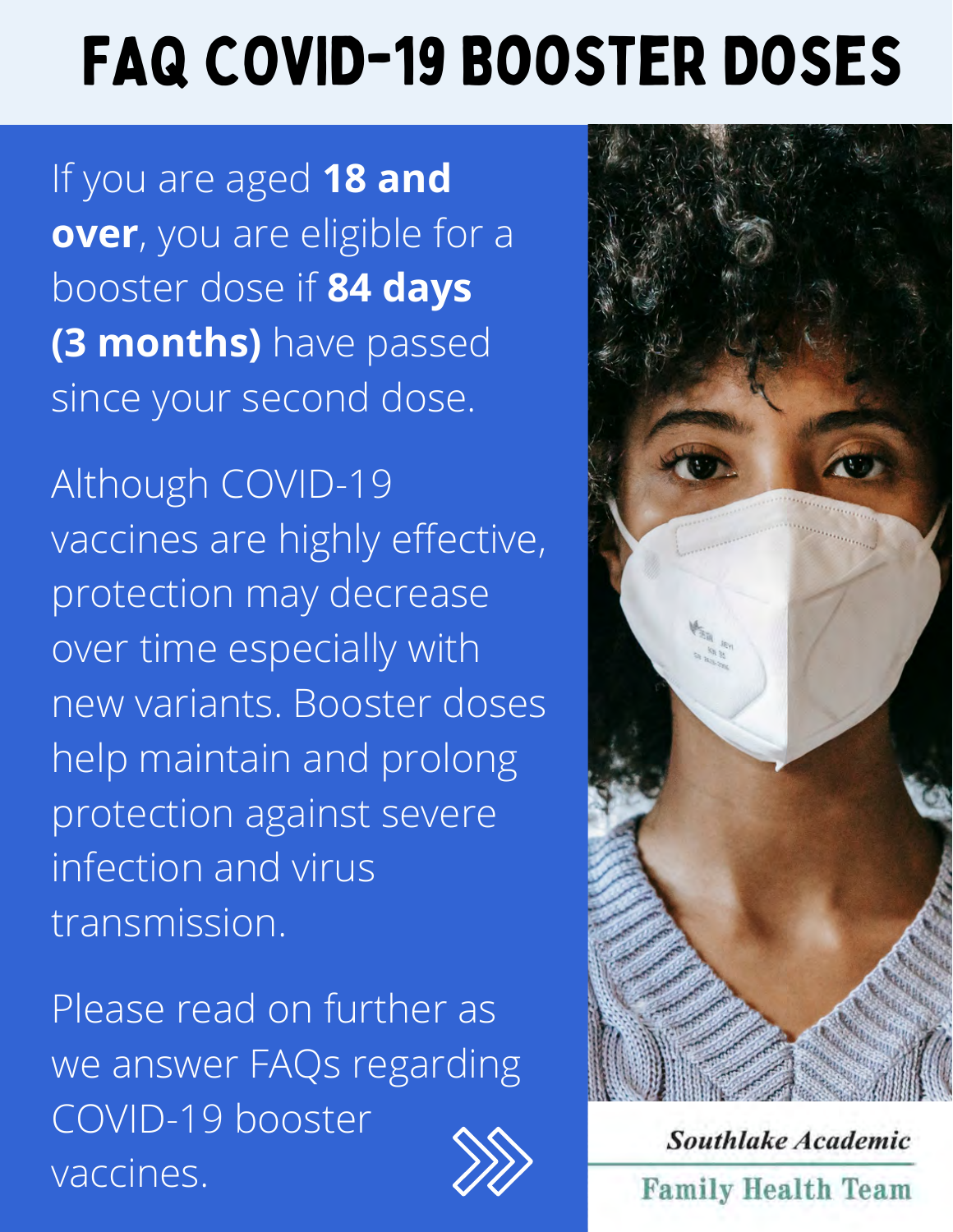#### Which booster vaccines are available? Is there a preference of one over the other?

Moderna and Pfizer mRNA vaccines are approved by Health Canada for COVID-19 booster doses. In clinical trials, both vaccines were very similar in efficacy and safety as they are made with the same mRNA technology. Some studies suggest Moderna vaccine may have longer lasting effects compared to Pfizer after the primary vaccination series (1).

Whether you receive Moderna or Pfizer mRNA vaccines, you can be confident you are getting the best protection from COVID-19.



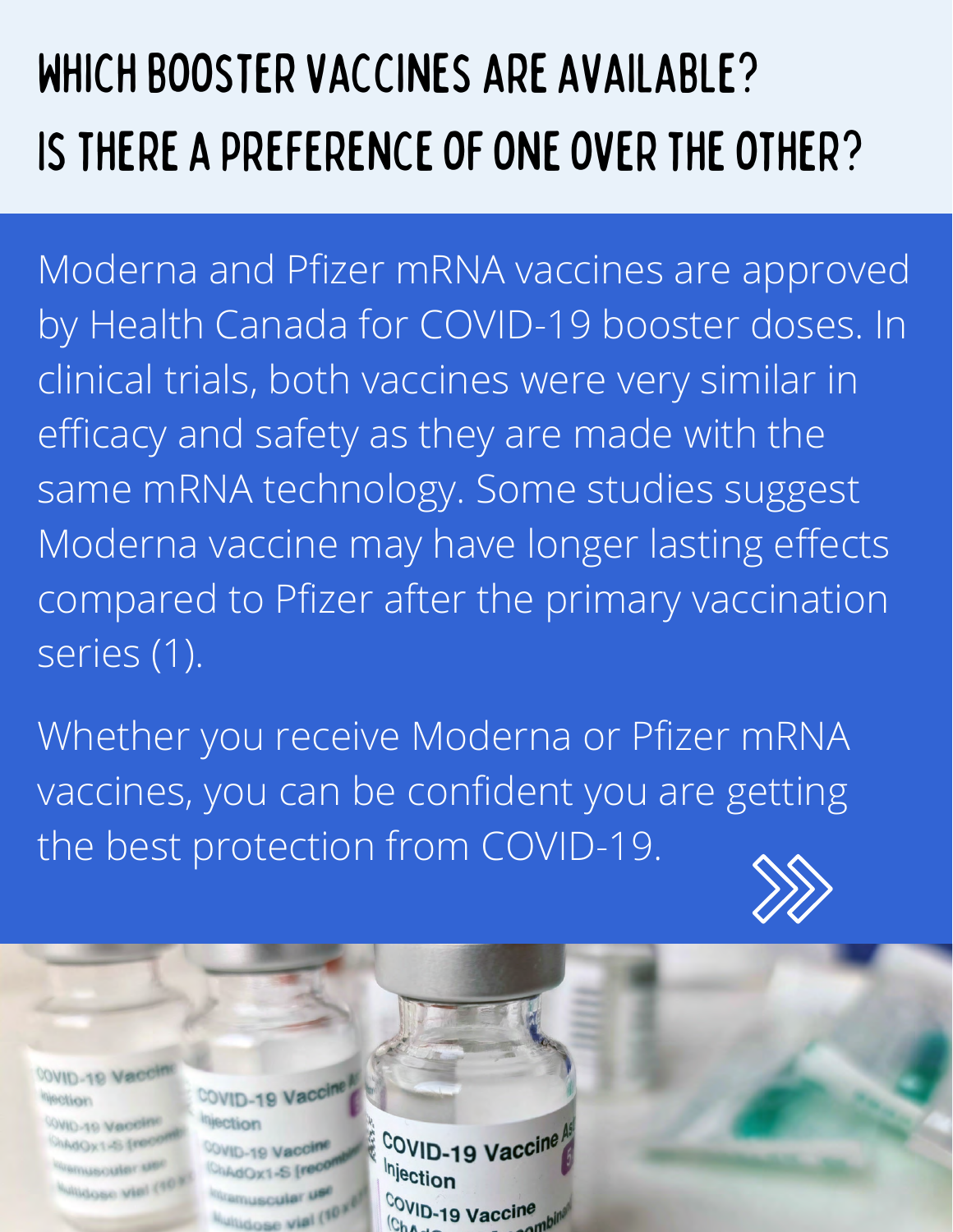#### Can I mix vaccine brands for my booster dose?

Yes, it is safe and effective to mix and match Moderna or Pfizer mRNA vaccines for booster shots, regardless of which vaccine you received in the past (1). Research shows that mixing and matching vaccines produce a similar or better immune response compared to using the same vaccine (2).

### Why are some public health units only offering Moderna vaccine to patients aged 30 and over?

During the current shortage of Pfizer vaccine, some public health units are reserving their supply for those 18-29 years of age, because it has been associated with lower rates of myocarditis/ pericarditis (inflammation of the heart muscle/lining) compared to Moderna in this age group (3).

Patients in this age group can still receive a half dose of Moderna vaccine with informed consent.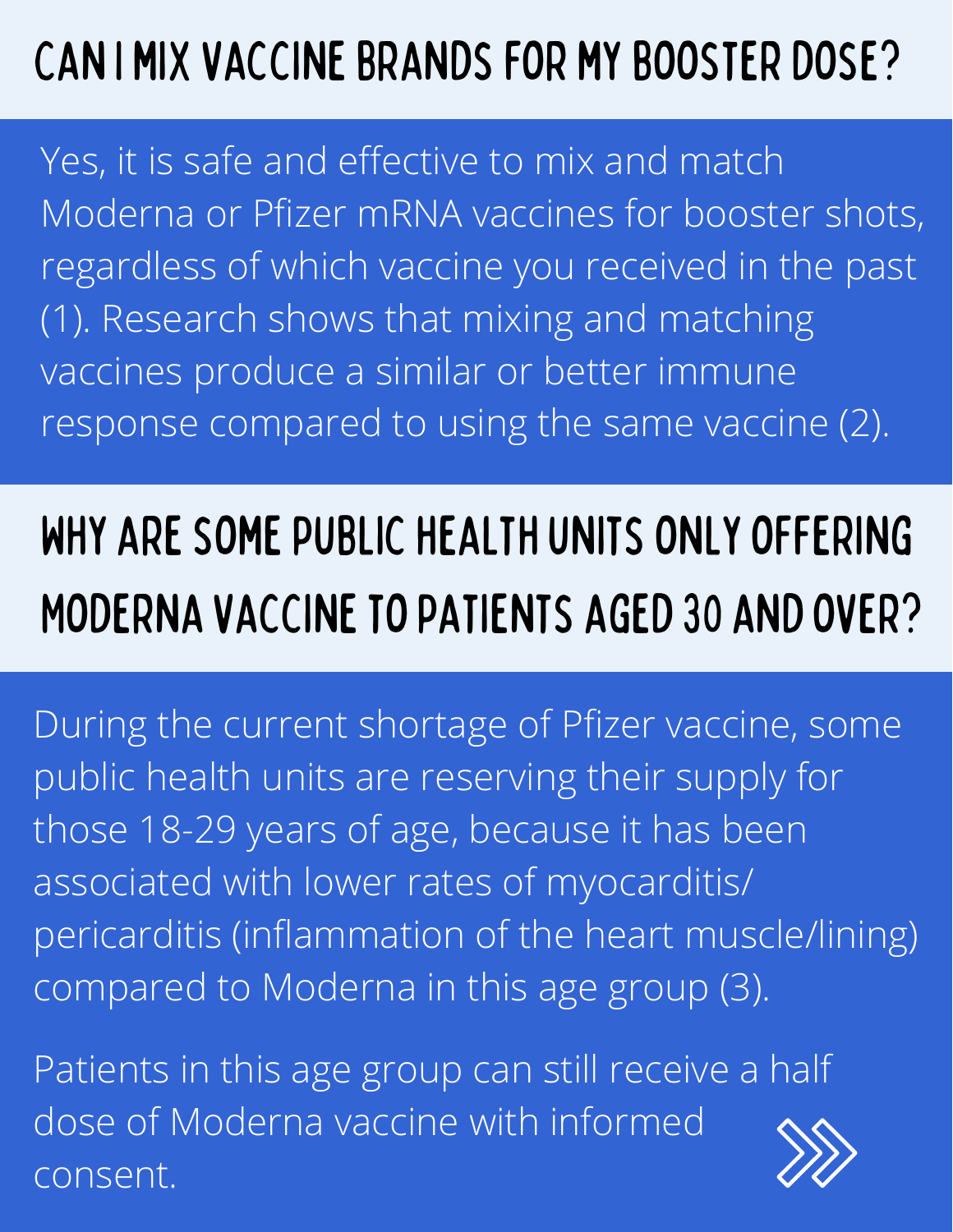#### Should I wait to get vaccinated until I have a choice of which brand I prefer?

Vaccine availability is not guaranteed and delaying the vaccine may increase your risk of getting COVID-19 or a more serious variant in the interim. As discussed above, both Moderna and Pfizer booster vaccines are effective, safe and approved for mixing and matching. The best choice is to choose to vaccinate!